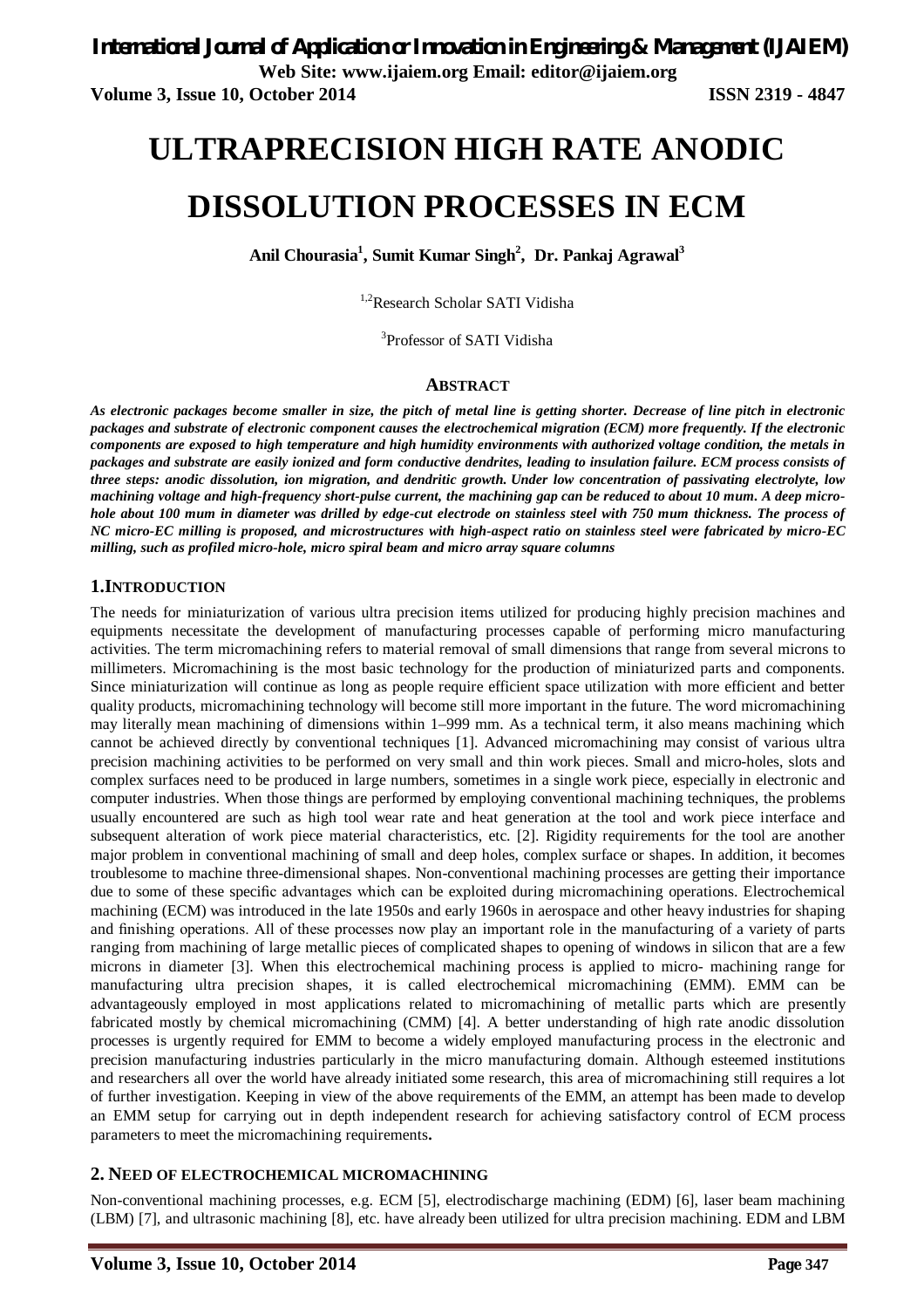are thermal processes; therefore they cause the formation of heat-affected zones and micro cracks on the work piece. ECM machining techniques however do not produce thermal or mechanical stresses on the work piece material and they have versatility that they can machine any kind of material. They have also additional advantage, such as they leave no heat-affected layer and produce no tool wear. The machining performance in ECM is governed by the anodic behavior of the work piece material in a given electrolyte. Hence ECM on the other hand appears to be very promising as a future micromachining technique since in many areas of application it offers several advantages that include higher machining rate, better precision and controlled material removal, and also wider range of materials that can be machined. It can also effectively utilize for removal and patterning of metal films and foils, which mainly require highly localized precision material removal [9].

# **3. FUNDAMENTALS OF ECM RELATED TO EMM**

In ECM and electro polishing processes the material dissolution occurs when the work piece is made an anode in an electrolytic cell. The cathode tool is separated from the anode by a narrow electrolytic spacing through which electrolyte flows with high velocity. However, in EMM the inter-electrode gap control plays an important role. The resolution of machining shape is better for very small machining gaps. In addition, some fundamental observations relating to ECM can be listed herein under [10].

- (i) Rate of dissolution (machining) depends only on the atomic weight 'a' and valence 'n' of ions produced, the machining current 'I' which is passed, and the time for which the current passes. The hardness or other characteristics of the material does not influence the dissolution rate.
- (ii) Since only hydrogen gas is evolved at the cathode, the shape of the electrode remains unaltered during the electrolysis.

# **3.1. Material removal method in EMM**

In EMM, the distribution of metal dissolution rate on the work piece determines its final shape in relation to the tool. Therefore, the machining performance is influenced significantly by the current density and the anodic reaction. In the machining region where the work piece directly faces the cathode tools, the anodic reaction rate is constant for a constant inter-electrode gap and conductivity. Away from the machining area current density on the work piece decreases asymptotically to zero within creasing distance. The current efficiency for metal dissolution, which is a function of current density and local flow condition, varies as a function of distance from the tool. The metal removal rate (MRR) at any location is proportional to the product of current density (J) and metal dissolution efficiency. Shape prediction of ECM, therefore requires knowledge of not only the current distribution but also the functional dependence of metal dissolution efficiency (Z) on current density and electrolyte flow condition. Material removal rate (MRR)

#### **r ¼ JaZ=nFr; ð1Þ**

where n is the valence of metal dissolution, F is Faraday's constant, and r is the density of metal ( $g/cm3$ ). The MRR in electrochemical micromachining basically depends on the following three factors:

• Anodic reactions and current efficiency. According to the metal electrolyte combination and operating conditions, different anodic reactions take place at high current densities. The factors influence the machining performance namely: dissolution rate, shape control and surface finish of the work piece. The knowledge of anodic reactions that take place at high potentials is mostly derived from weight loss measurements and by applying Faraday's law. The current efficiency for metal dissolution is related to the weight loss, W by the following equation:

#### **Z ¼ DWnF=Ita; ð2Þ**

Where 'I' is the applied current, 't' is the time, F is Faraday's constant and 'n' is the valence of metal dissolution.

• Mass transport effects. An increase in current density leads to an increase in the rate of metal ion production at the anode. When the metal ion concentration at the surface exceeds the saturation limit, precipitation of a thin salt film occurs. At this stage, the limiting current density has been found to increase with increasing electrolyte flow. Therefore, the limiting current density is controlled by convective mass transport. For an anodic reaction that is controlled by convective mass transport, the anodic limiting current

Density, JL; is given by

#### **JL ¼ nFDCast=d; ð3Þ**

Where 'D' is the effective diffusion coefficient that takes into account, the contributions from transport by migration, 'Cast' is the surface concentration and d is the diffusion layer thickness.

• Current distribution and shape evolution. The prediction of the shape evolution during high rate Anodic dissolution requires solving of the current distribution at the anode along with a moving boundary algorithm. The current distribution at the anode depends on the geometry, anodic reaction kinetics, electrolyte conductivity and hydrodynamic conditions.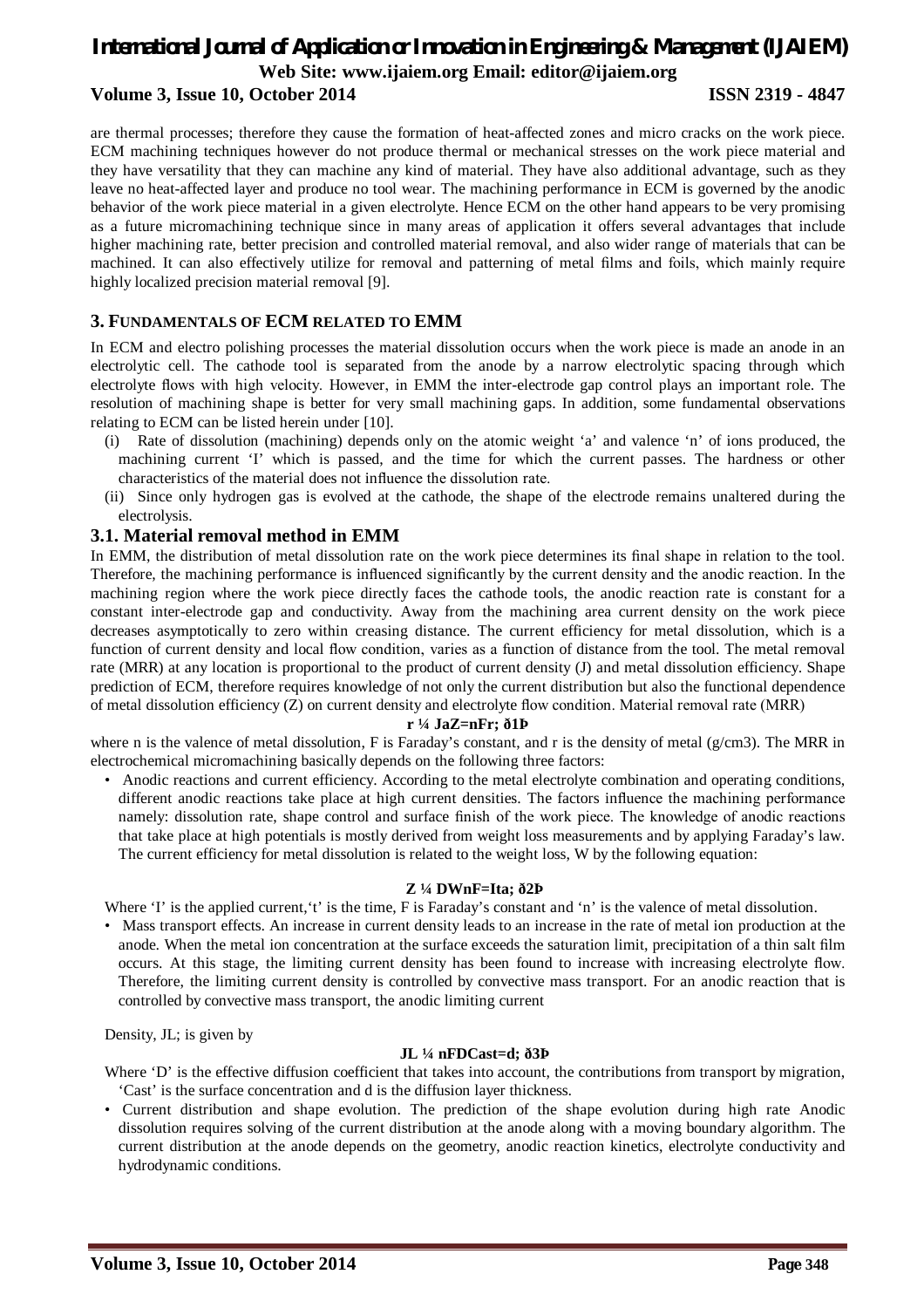# *International Journal of Application or Innovation in Engineering & Management (IJAIEM)* **Web Site: www.ijaiem.org Email: editor@ijaiem.org**

# **Volume 3, Issue 10, October 2014 ISSN 2319 - 4847**

#### **4. INflUENCE OF VARIOUS PROCESS CHARACTERISTICS OF EMM**

Since the anodic shape change can be created in a controlled way by the application of external current source, the electrochemical process of metal removal offers better control over the micromachining process than CMM. Other advantages include higher machining rate, use of less-corrosive electrolyte, and are relatively less pollutant and ecologically safe. Furthermore the use of EMM will widen the range of materials application in electronic industries. The role of convective mass transport and current distribution on the surface finish and shape evolution is very important. Effective EMM process can be achieved by optimal combination of the process parametric conditions. In order to achieve the effective and highly precisioned material machining in the order of microns, the following process variables of the EMM system will have to be optimally controlled.

- (i) Nature of power supply and machining pulse. The nature of applied power supply may be of two types, such as DC (full wave rectified) and pulse DC. A full wave rectified DC supplies continuous voltage where the current efficiency depends much more on the current density. The efficiency decreases gradually when the current density is reduced, whereas in pulse voltage (duration of 1ms and interval of 10ms) the decrease is much more rapid. With decreasing current density the accuracy of the form of the work piece improves. A very low current density and an operating voltage in the order of 4–10V are required for proper operation of EMM process. The high concentration of reaction product can only be partly removed by the electrolyte especially if the gap is very small. As the gap is very small, the increasing contamination can cause a deposition to form on the tool, so that the work piece material no longer dissolves uniformly. Furthermore, the change in the electrolyte composition and the temperature rise increases the electrical resistivity, which in turn makes the machining accuracy worse. These problems can be largely avoided by applying a pulsed voltage instead of a continuous one [11]. When the pulse duration and the interval between the pulses are properly matched to the current density, the inter-electrode gap can almost be completely swept clean during the current inter- vals, given a regular EMM process. The use of pulsed voltage also improves the surface finish criteria of EMM.
- (ii) Inter-electrode gap. The gap between the tool (cathode) and the work piece (anode) is important for metal removal in micromachining processes. If the electrode gap is kept to a very small value, the resolution of machined shape becomes better and the possibility of applying ECM to micromachining increases. In EMM, the electrode gap is lowered to several micrometers by lowering the machining voltage and the electrolyte concentrations. For accuracy in shape generation in EMM, the inter-electrode gap control plays a major role.
- (iii) Electrolyte type, concentration and flow. ECM electrolyte is generally classified into two categories: passivity electrolyte containing oxidizing anions e.g. sodium nitrate and sodium chlorate, etc. and non- passivity electrolyte containing relatively aggressive anions such as sodium chloride. Passivity electrolytes are known to give better machining precision. This is due to their ability to form oxide films and evolve oxygen in the stray current region. From review of past research, in most of the investigations researchers recommended NaClO3, NaNO3, and NaCl solution with different concentration for electrochemical micro- machining (EMM). The pH value of the electrolyte solution is chosen to ensure good dissolution of the work piece material during the ECM process without the tool being attacked. It is usual to work with natural NaNO3 electrolyte solution (pH=7). In case of EMM, the material removal by machining is very low. The gap between the tool and the work piece can be decreased to a lower level by decreasing the electrolyte concentration. The fluid flows from a storage tank via a pressure controller and a filter to the machining gap. After passing through the gap, the fluid goes to a settling tank where the sludge is removed. The concentration of dissolved impurities can be reduced by the addition of adaptive chemicals. Upon the concentration of 1mol/l the addition of NaHSO4 additive does not affect the ECM process adversely.
- (iv) Size, shape and material of the tool. The tool must match the required shape of the work piece depending on the material and the profile to be produced. Tool materials used in ECM and EMM must have good thermal and electrical conductivity; corrosion resistance must be highly machinable and should be stiff enough to withstand the electrolytic pressure without vibrating. Highly conductive material having high melting point and temperatureresistant characteristics can be used for tool material in EMM systems. The diameter of the tool is in the order of 150–200 mm which gives a high current density. It is necessary to ensure good electrolytic flow through the end gap which necessitates rigid fixture of the tool. The choice of tool material is determined by the electrochemical properties required for EMM. Suitable metals for the tool include platinum, tungsten, titanium, molybdenum and copper alloys. The tool should be properly insulated for minimizing the stray current effect for which specified coating technique is required. A proper insulation of the tool in EMM is must for achieving high machining accuracy. It is found that some coating, e.g., epoxy resins are not suitable.

# **5. DEVELOPMENT OF THE EXPERIMENTAL MACHINE**

Setup for EMM It is evident from the past research that the effective utilization of ECM process in micromachining domain for precision manufacturing demands for optimal controlling of major parameters and other related factors that mainly influence the micromaching requirement criteria. Keeping in view the influence of predominant process characteristics as discussed previously, a well-planned research program has been considered for the indigenous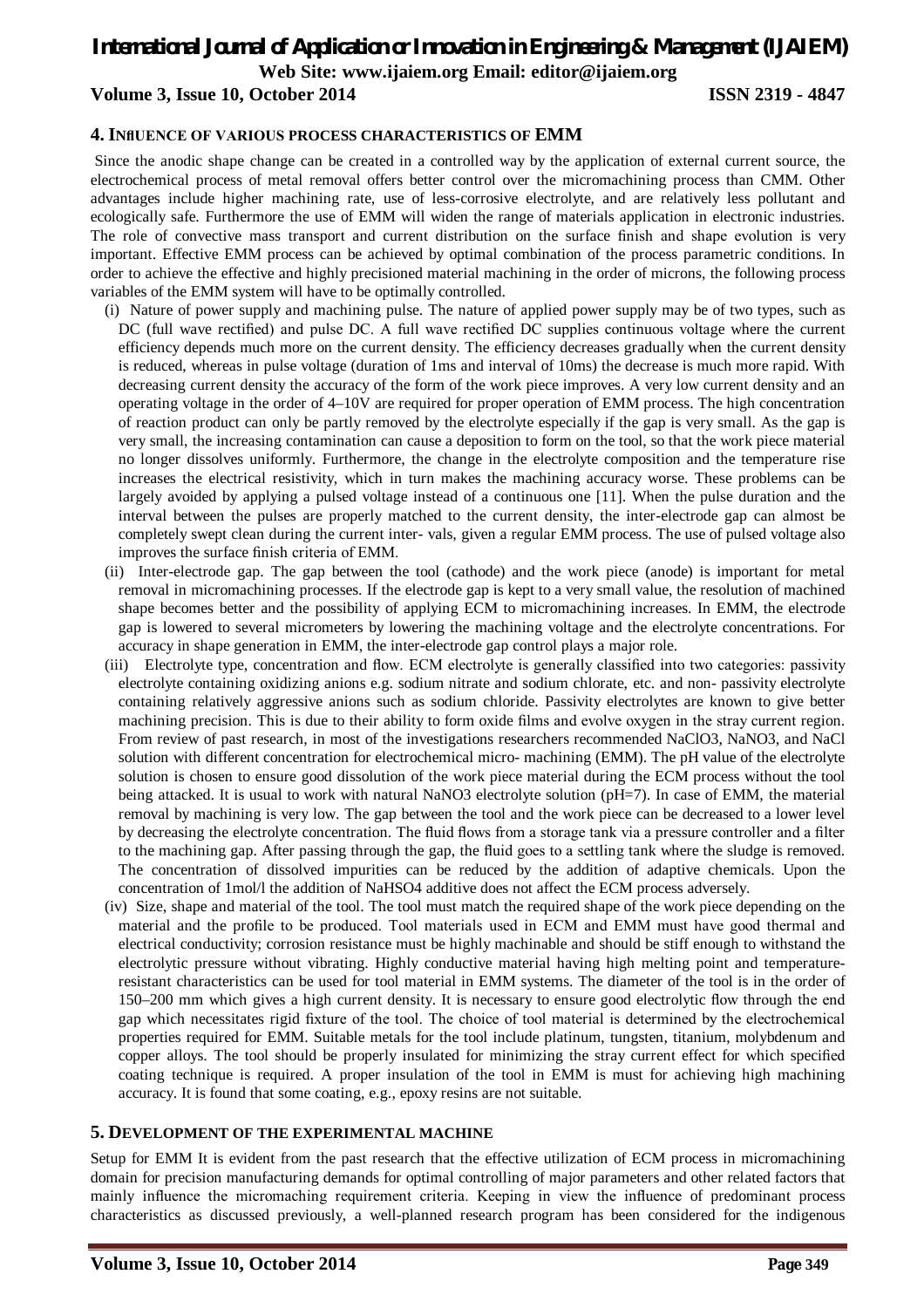development of the EMM setup. The developed EMM setup mainly consists of various sub-components and systems, e.g., mechanical machining unit, micro tooling system, electrical power and controlling system and controlled electrolyte flow system, etc. All these system components are integrated in such a way that the developed EMM system setup is capable of performing basic and fundamental research in the area of EMM fulfilling the requirements of micromachining objectives. Fig. 1 represents a schematic view of the various system components of the developed EMM setup to which the authors have paid much attention for having a greater and a precise control over the electrochemical dissolution rate.

#### **5.1. Mechanical machine setup**

The mechanical system for the development of the EMM set up comprises of the following elements:

- Main machine body,
- Tool feeding device,
- Work holding platform,
- Machining chamber, and
- Table on which the machining chamber rest.

All these elements have been designed to fulfill the design requirements of EMM systems. Mechanical body of the machining system is depicted in Fig. 2. It consists of a rectangular machining base [1]. Over the machining base, a rectangular column [2] is mounted. The rectangular column is slotted along the Z-axis to provide provision for mounting other auxiliary components. At the top a stepper motor [3] is mounted with the help of an angle plate which is attached to the rectangular column by nuts and bolts. There are two other angle plates [4,5] which are fitted with the column slots, one below the stepper motor and another below



He tool holder to support the main driving screw [6] with the help of two bearings [7]. The main driving screw is passed through the nut [8], which actually holds the tool holding block [9]. The screw rod is keyed with the stepper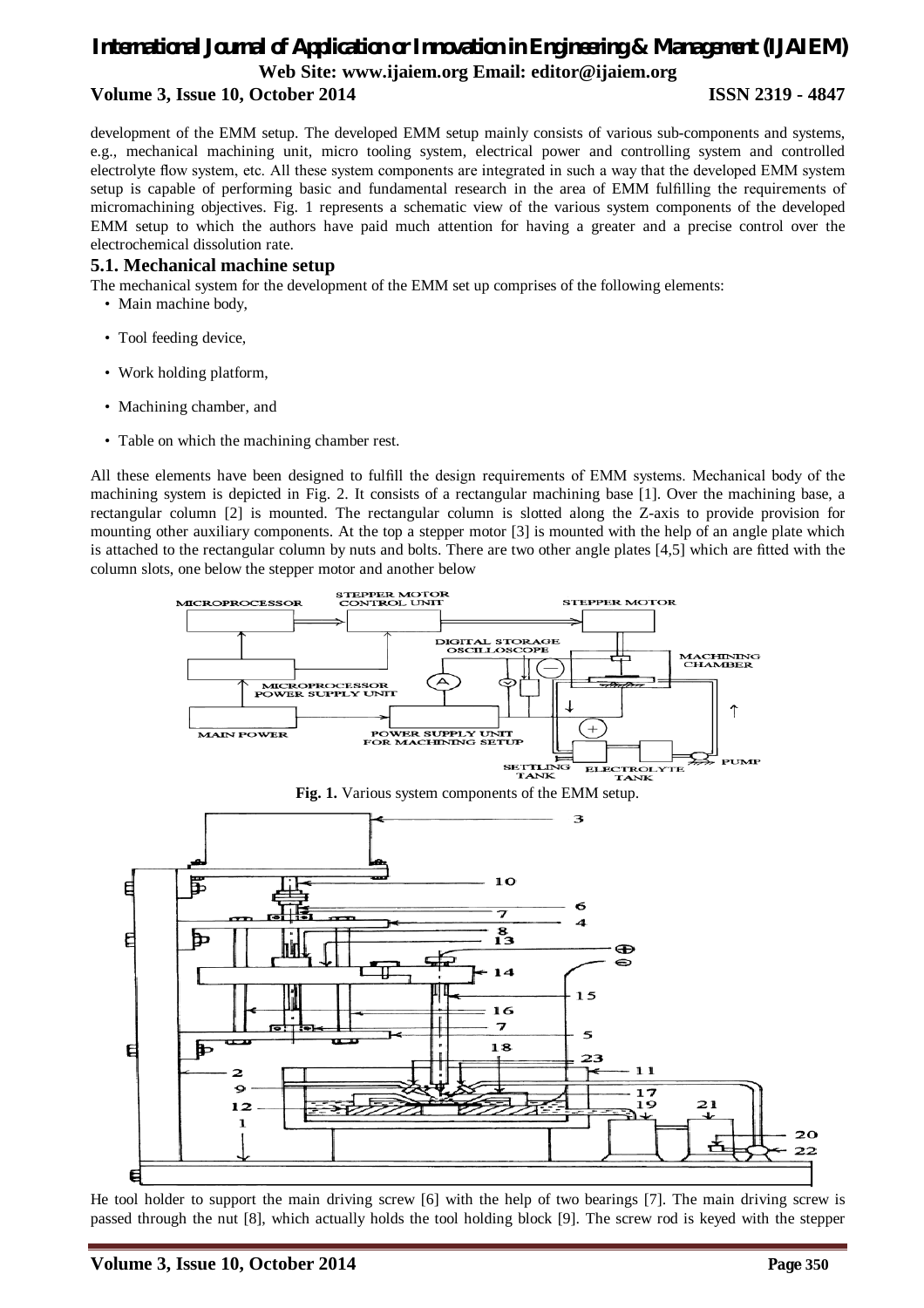motor shaft [10]. When the stepper motor rotates, the screw rotates which in turn moves the nut linearly along with the tool holding device. The machining chamber [11] rests on the base of the setup that is just below the tool holding device. The chamber is filled with electrolyte, according to need the electrolyte re-circulation is carried out in the chamber. Inside the chamber a job holding device [12] is mounted. The work-holding devices for EMM are made of perspex. Different clamps and other parts are made up of corrosion resistance materials. The feeding device is actuated with the help of the rotational movement of the stepper motor used for the purpose.

# **5.1.1. Tool feeding arrangement**

The main intention of EMM is to machine in the order of microns which actually requires the tool movement per pulse as low as possible around 5–20 mm. The precision movement can be generated by a precision main feed screw. The tool-feeding block is made up of the two composite materials out of which one section [13] is made of stainless steel (SS) material that is attached to the main screw rod through a nut and screw. Another section [14] is made of insulating material, i.e., of Teflon. With the insulated section, the cylindrical bar tool holder [15] is attached. The tool holder's SS block will slide along the vertical column through the tie rods [16]. The main screw rod is coupled with the stepper motor. When the stepper motor moves by one assembled step, through the arrangement of a screw and nut the feeding block makes a Z-axis movement. As the tool vibration is advantageous for better micromachining, the tool can move forward and backward by providing appropriate command signals to the stepper motor with the help of a microprocessor unit. Platinum wire of radius 0.2mm is utilized as tool [17] in the developed EMM setup. Thin compact film of polycrystalline silicon carbide is used for providing insulating coating layers on the circumference of the tool. Insulation coating layer of SiC is very thin in the order of less than 15 mm and has been applied on the platinum tool by the process of chemical vapor deposition (CVD). The tool holding device is fitted to the tool-feeding block rigidly. Through the small hole which is centrally drilled in the tool holding bar the electrical conductor can be connected to the main power supply. That main electrical conductor is soldered to the tool for having a better flow of current. The hole, which is made on the conical teflon tool holder should be of high precision and hold the tool tightly such that the electrolyte flow does not vibrate the tool.

# **5.1.2. Work mounting device**

All the material including the machine chamber and work holding device is made of corrosion resistance material. The job holding is so precise that it can hold the work piece of material thickness 200 mm. The work piece is clamped by two tapered angle plates [18] which are made up of insulating material i.e. perspex glass on the main base plate. On one side of the clamp, a copper plate is connected for electrical power supply to the work piece, which is called as anode. The chamber is well equipped for circulation of electrolyte flow system. The chamber is mounted on the machining base by using some clamping arrangements.

# **5.2. Electrical power and drive system**

In electrochemical micromachining the electrical power required is very small, the voltage range is high and the current range is comparatively low. The nature of power supply requirements in EMM is pulsed but not continuous. The present power supply module has a voltage in the range 0215V and current rating upto 5A. The main power line has 220V, single phase AC power supply, which is converted to low voltage pulse DC power supply by a step down transformer, silicon controlled rectifier unit. A pulse generating module is utilized to provide the required nature of pulsed power supply. The voltage and current can be noted with the help of voltmeter and ammeter arrangement. For having a delicate protective circuit for the machining system, it also has the protection device for short-circuit phenomena and overload conditions. A digital storage oscilloscope is also provided in the main line for observing the nature of pulses and other related electrical phenomena, which may occur during EMM operation.

# **5.3. Monitoring and controlling of the inter-electrode gap**

At the time of machining if the electrode gap is kept at a very small value, then the resulting machining shape is better and the possibility of applying EMM through ECM is increased. The electrical conduction method maintaining the electrode gap distance between the tool electrode and the workpiece can be applied for sensing the voltage. Around 1V can be applied between the tool electrode and the work, for measuring the current in such a way that the electrical contact of the tool electrode with the work can be checked. If the tool electrode is in contact withthe work, it is fed upward gradually until the contact is broken through the loop to recover from the contact. The number of passes through the loop to recover from contact is counted which is used later to control the feeding of the tool electrode. An attempt has also been made to apply the machining pulse voltage for a fixed period, i.e. pulse time when the required end gap is achieved. After the machining voltage is cut-off, the tool electrode quickly moves up by reversing the stepper motor movement to help the sludge removal. Then after delaying for pulse off time, the tool electrode is fed downward. As the electrode gap is difficult to be measured, the side gap is observed. The side gap can be calculated as half of the difference between the diameter of the machined hole and that of the tool electrode.

# **5.3.1. Stepper motor drive system**

The stepper motor is controlled by the microprocessor. The programs as per requirements are stored in the microprocessor. The to and fro motions can be obtained by giving appropriate commands. The tool is moved in the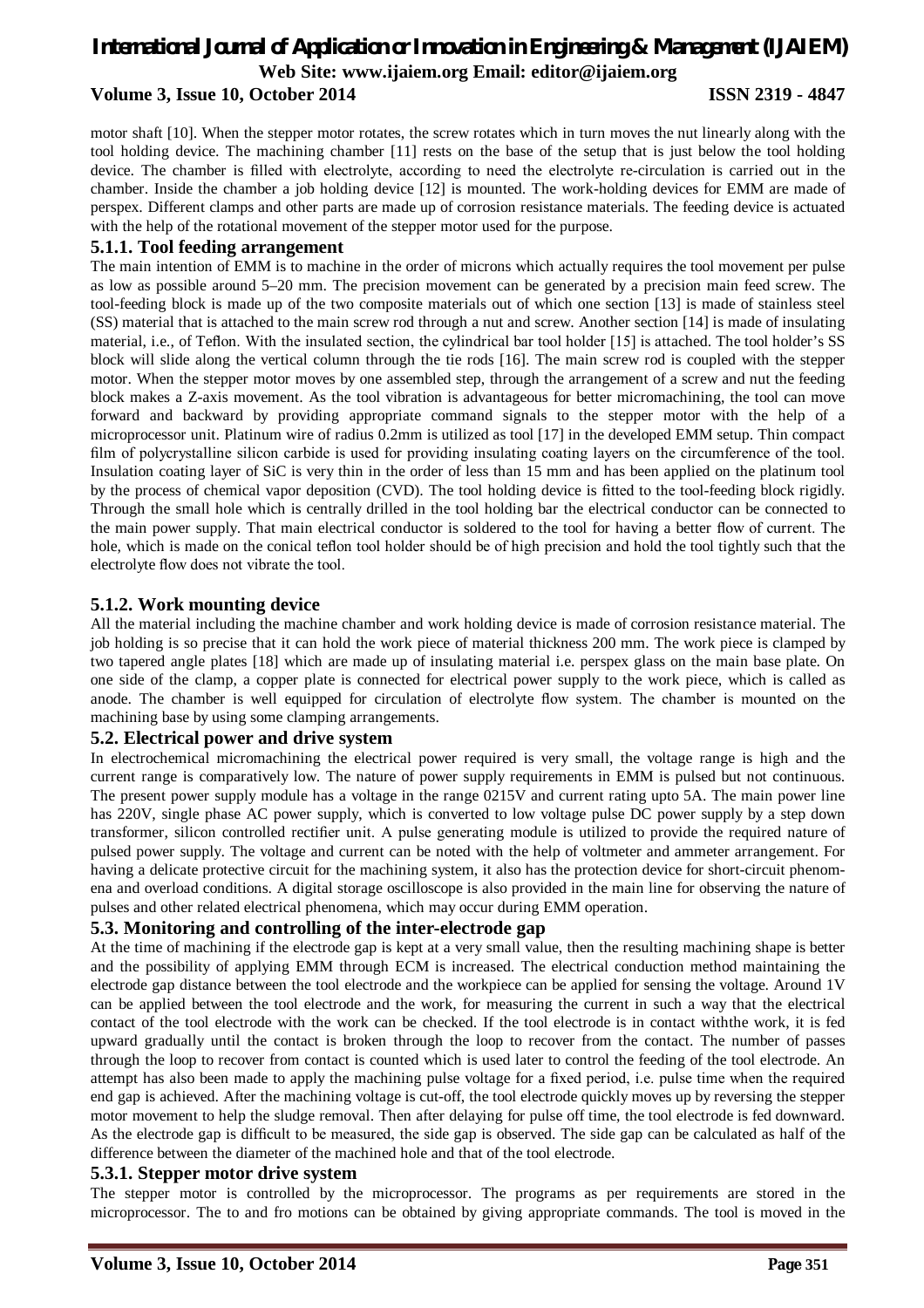required fashion by using the stepper motor by giving appropriate signals to the microprocessor unit. Initially the tool is moved in the forward direction to reach the work. During machining it is moved initially in the forward direction and then immediately in the reverse direction to give vibration movement to the tool.

# **5.4. Electrolyte flow system**

The flow of the electrolyte is one of the important components in electrochemical micromachining. A pumping electrolyte directed to the working zone witha medium velocity drives out the material removed during the machining. The electrolyte is then passed through a settling tank [19] and a filter [20] which removes the contaminated material from the electrolyte. The electrolyte chamber [21] then stores the electrolyte solution. A centrifugal pump [22] is used for circulating the electrolyte solution through the machining gap. There are two nozzles [23] mounted in the main machining chamber that are facing each other at the machining zone. The electrolyte passes through these with a certain pressure without affecting the tool and workpiece position. The material removed from the workpiece is dissolved into the electrolyte, which comes out from the chamber, by the outlet channel. Then the contaminated electrolyte is filtered and subsequently recirculated to the chamber by a pump.

# **5.5. Detailed specifications of the EMM setup**

Mechanical structure details All the materials except that of the base plate are made up of stainless steel. Base plate is made up of mild steel witha stainless steel cover on it. The design details of some of the important mechanical components are as

follows:

- (i) dimension of the base: (30020030)mm;
- (ii) dimension of the vertical column: (3005020)mm;
- (iii) dimension of the main driving screw: f10150L, 40 tpi, 50mm thread;
- (iv) dimension of the main screw nut: (255040)mm. Internal thread of 40 tpi;
- (v) main machining chamber: (10020080)mm3 ;
- (vi) bearing: 10mm bore, 10mm thick.

#### **DC pulsed power supply:**

nature of power supply: rectangular pulsed, variable on and off time and frequency; range of voltage: 0–15V; range of current: 0–5A. Microcontroller: ATMEGA 16, ATMEL: Digital oscilloscope: make: YOKOGAWA, Japan, Model: DL 1520. Stepper motor specification: step angle: 1.81; step angle accuracy: 5%; holding torque: 40N-cm; detent torque: 4N-cm; weight: 0.5 kg. Tool: platinum, +250 mm. Specification of pump: power: 0.125HP/0.09 kW; type: centrifugal; AC: 240V;

impeller material: Teflon.

# **REFERENCES**

- [1] Tenigyohi N. Current status in, and future trends of ultraprecision machining and ultrafine material processing. Ann CIRP 1983;2(2):573–82.
- [2] Masuzawa T, Tansoff HK. Three dimensional micro machining by machine tools. Ann CIRP 1997;16(2): 621–8.
- [3] Van Osenbruggen C, Aeregt C. Electro-chemical micro machining. Philips Tech Rev 1985;42:22–31.
- [4] Datta M, Lubomyr TR. Application of chemical and electro-chemical micro-machining in the electronic industry. J Electro-chemist Soc 1989;136(6):285–91.
- [5] Chikamori K. Possibilities of electro-chemical micro machining. Int Jpn Soc Prec Eng 1998;32(1):37–8.
- [6] Reynaeris D, Vab Brussel H, Micro EDM. A versatile technology for silicon micromachining. Int J Jpn Soc Prec Eng 1999;33(2):114–9.
- [7] Richard G, Cantello M, Mariotti F, Castillo P, Gain C. Micromachining with exciter laser. Ann CIRP 1998;47(1):145–8.